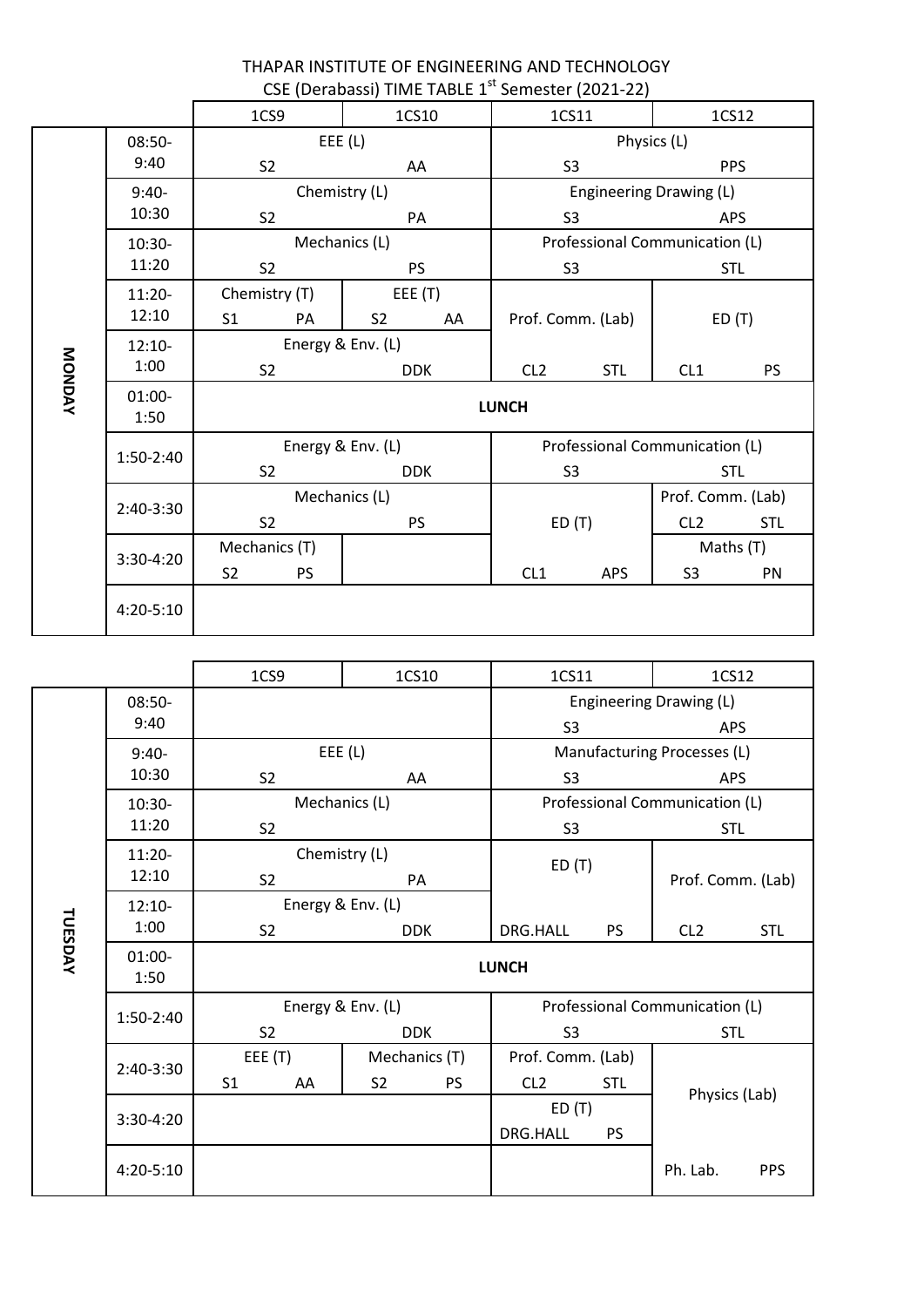| THAPAR INSTITUTE OF ENGINEERING AND TECHNOLOGY                |
|---------------------------------------------------------------|
| CSE (Derabassi) TIME TABLE 1 <sup>st</sup> Semester (2021-22) |

|                  |           | 1CS9                     |           | 1CS10         |                             | 1CS11             |            | 1CS12       |     |
|------------------|-----------|--------------------------|-----------|---------------|-----------------------------|-------------------|------------|-------------|-----|
|                  | 08:50-    |                          |           |               | Physics (L)                 |                   |            |             |     |
|                  | 9:40      |                          |           |               |                             | S <sub>3</sub>    |            | <b>PPS</b>  |     |
|                  | $9:40-$   | Chemistry (L)            |           |               | Engineering Drawing (L)     |                   |            |             |     |
|                  | 10:30     | S <sub>2</sub>           |           | PA            |                             | S <sub>3</sub>    |            | <b>APS</b>  |     |
|                  | 10:30-    | EEE(L)                   |           |               | Manufacturing Processes (L) |                   |            |             |     |
|                  | 11:20     | S <sub>2</sub>           |           | AA            |                             | S <sub>3</sub>    |            | APS         |     |
|                  | $11:20-$  |                          |           |               |                             | Mathematics I (L) |            |             |     |
|                  | 12:10     | Auditorium               |           |               |                             | PN                |            |             |     |
|                  | $12:10-$  | Computer Programming (L) |           |               |                             |                   |            |             |     |
|                  | 1:00      | Auditorium               |           |               |                             | <b>DM</b>         |            |             |     |
| <b>WEDNESDAY</b> | $01:00-$  | <b>LUNCH</b>             |           |               |                             |                   |            |             |     |
|                  | 1:50      |                          |           |               |                             |                   |            |             |     |
|                  | 1:50-2:40 | CP Lab                   |           | Chemistry Lab |                             | Physics Lab       |            | MP Workshop |     |
|                  | 2:40-3:30 | CL1                      | <b>DM</b> |               |                             |                   |            |             |     |
|                  |           |                          |           |               |                             |                   |            |             |     |
|                  | 3:30-4:20 |                          |           | Ch. Lab.      | PA                          | Ph. Lab           | <b>PPS</b> | W/S         | APS |
|                  | 4:20-5:10 |                          |           |               |                             |                   |            |             |     |

|                 |                   | 1CS9<br>1CS10  |                                       | 1CS11                                 | 1CS12                                     |  |  |
|-----------------|-------------------|----------------|---------------------------------------|---------------------------------------|-------------------------------------------|--|--|
|                 | 08:50-<br>9:40    |                | Auditorium                            | Mathematics I (L)<br>PN               |                                           |  |  |
|                 | $9:40-$<br>10:30  |                | Maths (T)<br>S <sub>1</sub><br>PN     | MP Workshop                           | CP Lab                                    |  |  |
|                 | $10:30-$<br>11:20 | <b>EEE Lab</b> | Chemistry (T)<br>S <sub>1</sub><br>PA | W/S<br><b>APS</b>                     | CL1<br><b>DM</b>                          |  |  |
|                 | $11:20-$<br>12:10 | El. Lab.<br>AA |                                       | S <sub>3</sub>                        | Manufacturing Processes (L)<br><b>APS</b> |  |  |
| <b>THURSDAY</b> | $12:10-$<br>1:00  |                | Auditorium                            | Computer Programming (L)<br><b>DM</b> |                                           |  |  |
|                 | $01:00 -$<br>1:50 | <b>LUNCH</b>   |                                       |                                       |                                           |  |  |
|                 | 1:50-2:40         | S <sub>2</sub> | Chemistry (L)<br>PA                   | CP Lab                                |                                           |  |  |
|                 | 2:40-3:30         | Chemistry Lab  | <b>EEE Lab</b>                        | CL1<br><b>DM</b>                      | ED(T)                                     |  |  |
|                 | 3:30-4:20         |                |                                       | MP Workshop<br>W/S                    | DRG.<br><b>APS</b><br><b>HALL</b>         |  |  |
|                 | 4:20-5:10         | Ch. Lab.<br>PA | El. Lab.<br>AA                        |                                       |                                           |  |  |